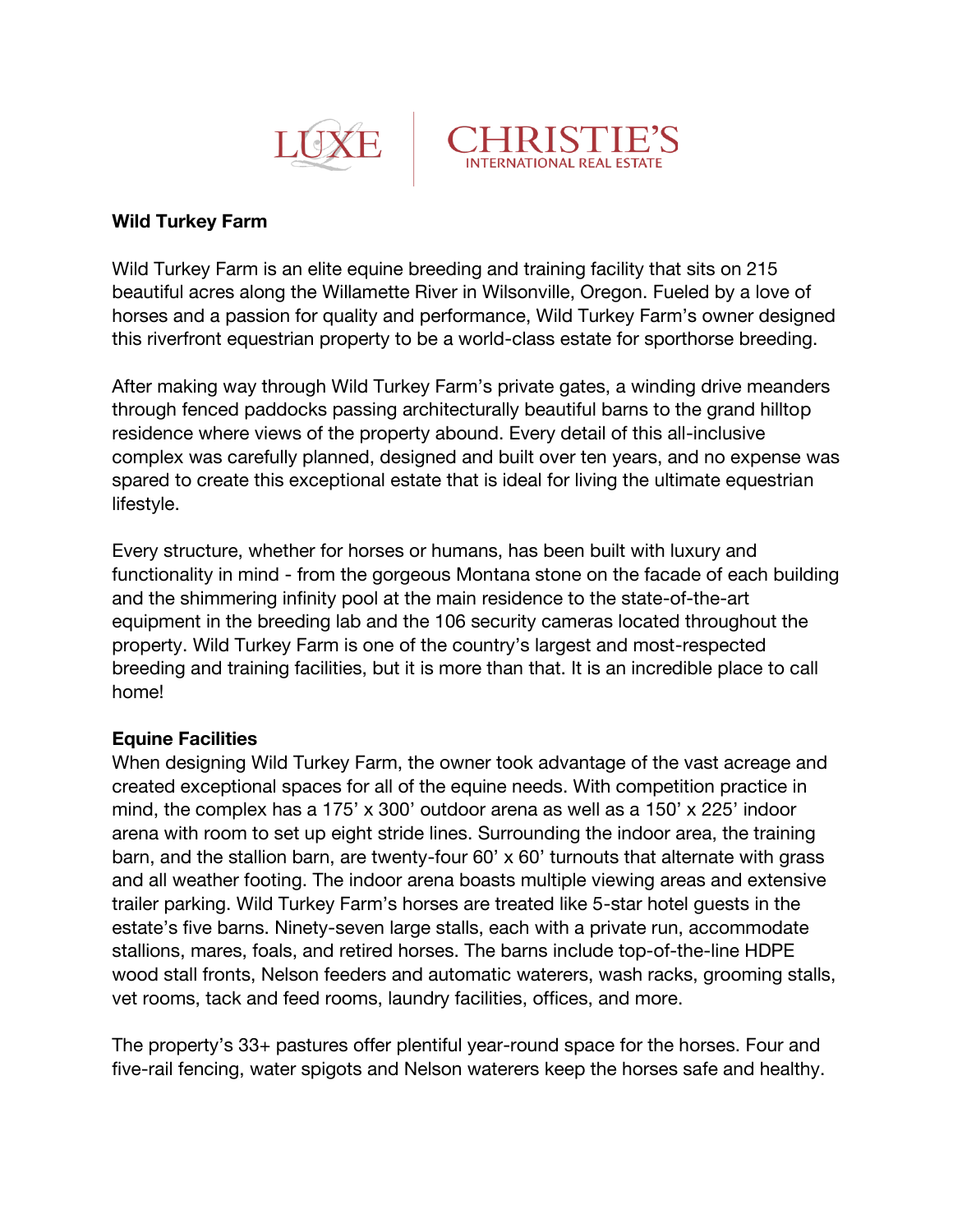Additional equine amenities include a covered Eurosizer, round pen, yearling barn, and paddock sheds.

Water rights from the Willamette River keep the pastures and surrounding land irrigated while a small pond located near the estate's 15 wooded acres is not only a quaint place to enjoy an afternoon, but is also used for run-off in the winter. With its state-ofthe-art equipment and carefully planned layout, Wild Turkey Farm offers all the ease and functionality expected from a world-class equine training and breeding facility.

## **Main Residence**

In addition to the exceptional equestrian facilities, the estate has a distinctive two-story 9,855 sq. ft. owner's residence that overlooks the summer pastures, surrounding wooded acreage, and property beyond. With its rustic yet refined style, this home was designed to be as livable as it is beautiful.

The home's outdoor amenities, including a shimmering infinity pool, patios surrounded by beautiful landscaping, and an outdoor kitchen and living room are perfect for enjoying Oregon's beautiful summers and mild, year round weather.

Inside, the open plan great room and gourmet kitchen and large formal dining room are perfect for entertaining. Private spaces include a den, library, upstairs media room, and four guest suites. The luxurious master suite is far more than just a place to sleep. With its large bedroom, luxurious bath, spacious walk-in closet, exercise room, laundry room, storage, utility vehicle garage, and access to the home's fenced in side yard, this is a true owner's retreat.

Across the driveway from the home's attached garage is a detached two-car garage with a private office/studio and full bath. Every consideration was taken to create a home that offers residents and guests exceptional space for living, working, and entertaining.

## **Riverfront Property**

A private and gated entrance opens to the estate's south side where shedded pastures, the retirement barn, pump house, and the manager's home is located. This is also where you'll access the property's Willamette River frontage. A wooded path winds down the hillside to a perfect picnic spot at the top of the gangway that leads to a floating dock. The dock features a boat slip with mooring ties and a patio area. Hours will be spent here enjoying the river's peaceful scenery and all the water sports it affords.

This distinctive estate not only offers an exceptional equestrian and waterfront lifestyle, but it is located within Oregon's famed wine region, the Willamette Valley AVA, and is